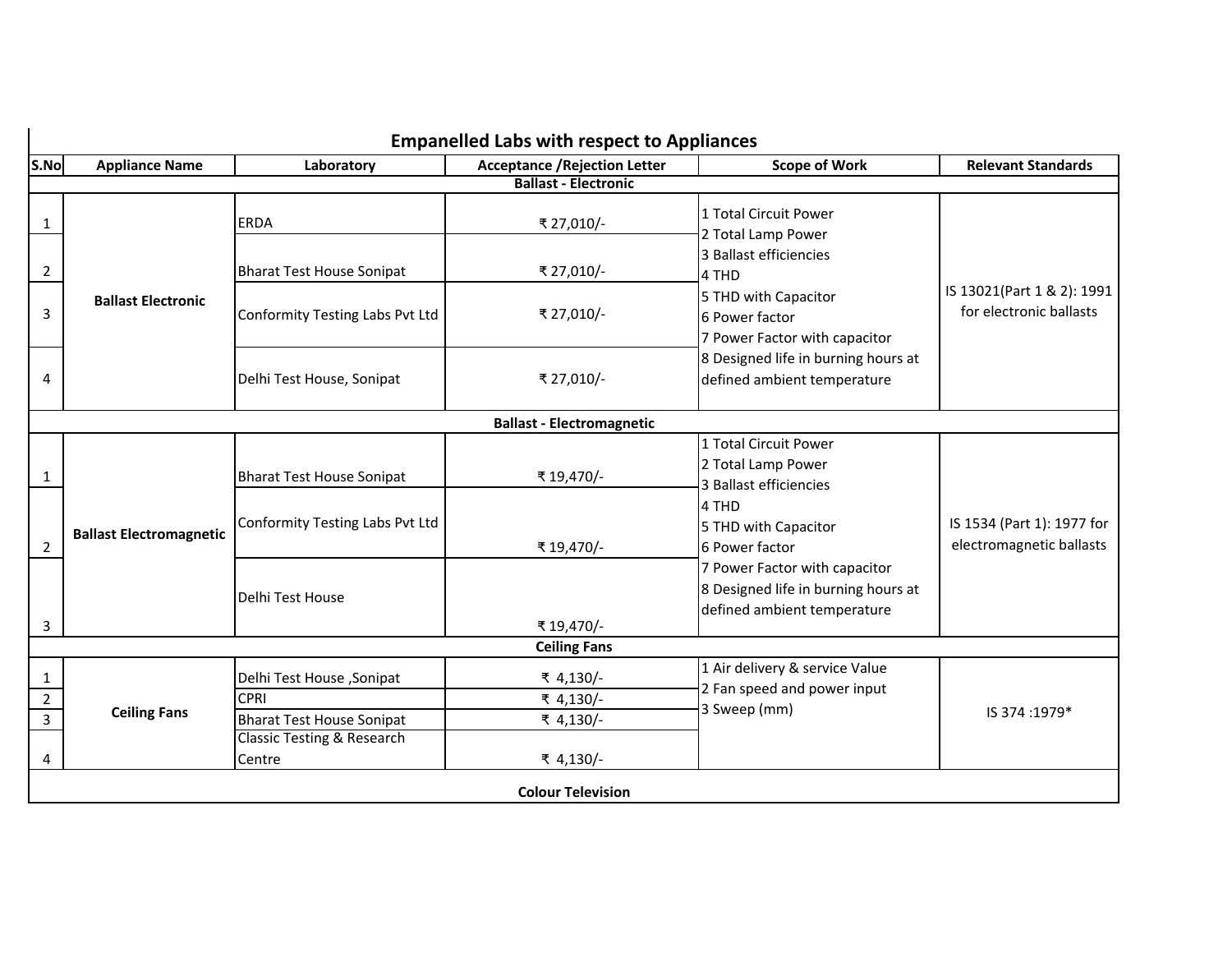|                         |                                 |                                         |                                                                                                | 1 Standby mode Power                                   |                          |  |  |
|-------------------------|---------------------------------|-----------------------------------------|------------------------------------------------------------------------------------------------|--------------------------------------------------------|--------------------------|--|--|
| 1                       |                                 | Delhi Test House, Sonipat               | ₹ 7,670/-                                                                                      | Consumption                                            |                          |  |  |
| $2^{\circ}$             |                                 | <b>Bharat Test House, Sonepat</b>       | ₹ 7,670/-                                                                                      | 2 On mode Power Consumption<br>3 Maximum Annual energy |                          |  |  |
| $\overline{3}$          |                                 | Classic Instrumentation Pvt Ltd         | ₹ 7,670/-                                                                                      |                                                        |                          |  |  |
|                         |                                 | Classic Testing & Research              |                                                                                                | Consumption                                            |                          |  |  |
| 4                       |                                 | Centre                                  | ₹ 7,670/-                                                                                      | (kWh/year)                                             |                          |  |  |
| 5                       |                                 | <b>EMC Testing &amp; Compliance LLP</b> | ₹ 7,670/-                                                                                      | 4 Picture level adjustment                             |                          |  |  |
| 6                       |                                 | Ab MSAI Research Labs Pvt Ltd           | ₹ 7,670/-                                                                                      |                                                        | IEC 62301 Ed. 2.0 for    |  |  |
|                         |                                 | Nextron International Lab Pvt           |                                                                                                |                                                        | Standby Mode &           |  |  |
| $\overline{7}$          | <b>Colour Television</b>        | Ltd                                     | ₹ 7,670/-                                                                                      |                                                        | IEC 62087 Ed. 3.0 for On |  |  |
| 8                       |                                 | Conformity Testing Labs Pvt Ltd         | ₹ 7,670/-                                                                                      |                                                        | Mode                     |  |  |
| 9                       |                                 | URS products & Testing Pvt Ltd          | ₹ 7,670/-                                                                                      |                                                        |                          |  |  |
| 10                      |                                 | <b>Matrix Test Labs</b>                 | ₹ 7,670/-                                                                                      |                                                        |                          |  |  |
| 11                      |                                 | <b>MSME Testing Centre</b>              | ₹ 7,670/-                                                                                      |                                                        |                          |  |  |
|                         |                                 | Nemko India (Test Lab) Pvt Ltd,         |                                                                                                |                                                        |                          |  |  |
| 12                      |                                 | Faridabad                               | ₹ 7,670/-                                                                                      |                                                        |                          |  |  |
|                         |                                 | Nextron International Lab Pvt           |                                                                                                |                                                        |                          |  |  |
| 13                      |                                 | Ltd, Delhi                              | ₹ 7,670/-                                                                                      |                                                        |                          |  |  |
|                         | <b>Direct Cool Refrigerator</b> |                                         |                                                                                                |                                                        |                          |  |  |
| $\mathbf{1}$            |                                 | Bharat Test House, Sonipat              | ₹ 54,280/-                                                                                     | 1. Energy consumption                                  |                          |  |  |
| $\overline{2}$          |                                 | CPRI                                    | ₹ 54,280/-                                                                                     | 2. Volume measurement test                             |                          |  |  |
| $\overline{3}$          | <b>Direct Cool Refrigerator</b> | ERDA                                    | ₹ 54,280/-                                                                                     | (storage and gross)                                    | IS 15750 & IS 1476       |  |  |
| $\overline{\mathbf{4}}$ |                                 | <b>Classic Instrumentation Pvt Ltd</b>  | ₹ 54,280/-                                                                                     | 3. Pull down test                                      |                          |  |  |
|                         |                                 |                                         |                                                                                                | 4 Operating Temperature                                |                          |  |  |
| 5                       |                                 | Delhi Test House                        | ₹ 54,280/-<br>Derformance Test<br>Diesel Engine Driven Monoset Pumps for Agricultural Purposes |                                                        |                          |  |  |
|                         |                                 |                                         |                                                                                                |                                                        |                          |  |  |
| 1                       | Diesel Engine Driven Mon ERDA   |                                         | ₹ 23,600/-                                                                                     | 1 Measurement of nominal volume                        |                          |  |  |
|                         |                                 |                                         |                                                                                                | rate of flow                                           | IS 11501:1986            |  |  |
|                         |                                 |                                         |                                                                                                | 2 Nominal head                                         | IS 11170:1985            |  |  |
|                         |                                 |                                         |                                                                                                | 3 Fuel consumption in g/hr of the                      | IS 11346: 2002           |  |  |
|                         |                                 |                                         |                                                                                                | pump set at the nominal duty point                     |                          |  |  |
|                         |                                 |                                         |                                                                                                | 4 Specific Fuel Consumption (SFC) in                   |                          |  |  |
|                         |                                 |                                         | <b>Frost Free Refrigerator</b>                                                                 |                                                        |                          |  |  |
| $\mathbf{1}$            |                                 | Bharat Test House, Sonipat              | ₹ 54,280/-                                                                                     | 1. Energy consumption                                  |                          |  |  |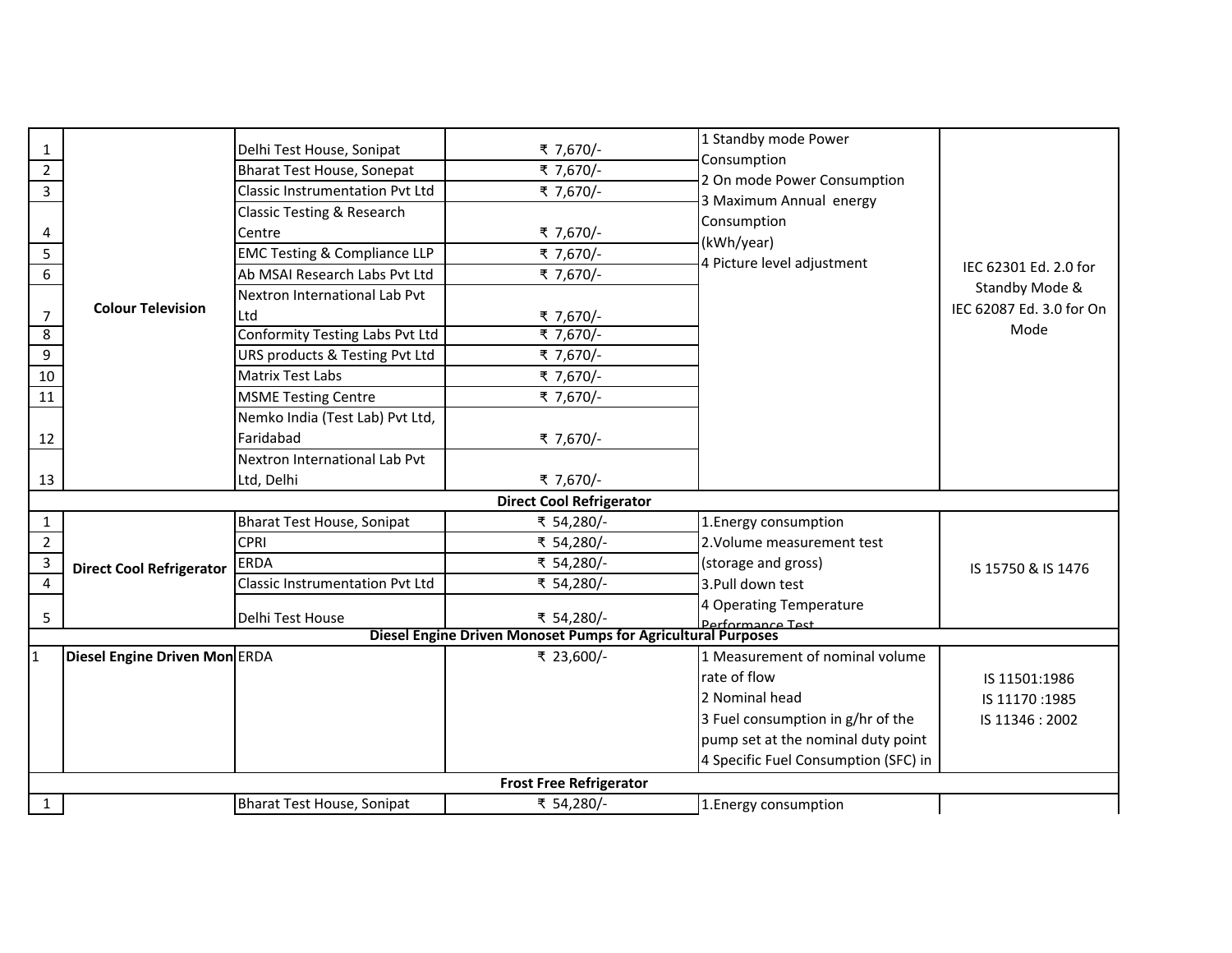| $\overline{2}$ |                                 | <b>CPRI</b>                       | ₹ 54,280/-                                                                               | 2. Volume measurement test                                                     |                              |  |  |
|----------------|---------------------------------|-----------------------------------|------------------------------------------------------------------------------------------|--------------------------------------------------------------------------------|------------------------------|--|--|
| $\overline{3}$ | <b>Frost Free Refrigerator</b>  | ERDA                              | ₹ 54,280/-                                                                               | (storage and gross)                                                            | IS 15750 & IS 1476           |  |  |
|                |                                 |                                   |                                                                                          | 3. Pull down test                                                              |                              |  |  |
|                |                                 |                                   |                                                                                          | 4 Operating Temperature                                                        |                              |  |  |
| 4              |                                 | Delhi Test House                  | ₹ 54,280/-                                                                               | Performance Test                                                               |                              |  |  |
|                |                                 |                                   | <b>Distribution Transformer</b>                                                          |                                                                                |                              |  |  |
| $\mathbf{1}$   |                                 | <b>ERDA</b>                       | Upto 100 kVA - ₹ 67,390                                                                  | 1 Measurement of winding                                                       |                              |  |  |
| $\overline{2}$ |                                 | C&I Calibrations pvt ltd          | bove 100 kVA upto 250 kVA $-$ ₹ 73,428 resistance                                        |                                                                                |                              |  |  |
| $\overline{3}$ |                                 | Delhi Test House                  | bove 250 kVA upto 500 kVA – ₹ 84,928 2 Measurement of impedance                          |                                                                                | IS 1180 (Part 1)& IS 2026    |  |  |
| $\overline{4}$ | <b>Distribution Transformer</b> | <b>CPRI</b>                       | love 500 kVA upto 630 kVA – ₹ 1,18,89 voltage / short circuit impedance                  |                                                                                | (part 1 & 2) ad IS 2500 part |  |  |
|                |                                 |                                   |                                                                                          | and load loss (at 50% & 100%)                                                  | 1): 2000                     |  |  |
|                |                                 |                                   |                                                                                          | 3 Measurement of no load loss and                                              |                              |  |  |
|                |                                 |                                   | Above 630 kVA upto 1000 kVA $-\overline{\xi}$ 1,80,69 $\overline{4}$ Tomporature rise to | current                                                                        |                              |  |  |
|                |                                 |                                   |                                                                                          |                                                                                |                              |  |  |
|                |                                 |                                   |                                                                                          |                                                                                |                              |  |  |
|                |                                 |                                   | <b>Induction Motor</b>                                                                   |                                                                                |                              |  |  |
| $\mathbf{1}$   |                                 | <b>ERDA</b>                       | Actual PII method                                                                        | 1 Measurement of winding                                                       |                              |  |  |
| $\overline{2}$ |                                 | <b>Bharat Test House, Sonipat</b> | $0.18 - 5.5$ kW $-$ ₹ 13,166/-                                                           | resistance                                                                     |                              |  |  |
|                |                                 | <b>Darshan Electrical Testing</b> |                                                                                          | 2 No load test at rated voltage                                                |                              |  |  |
| 3              |                                 | <b>Research Laboratory</b>        | 5.51-11 kW- ₹ 17,191/-                                                                   | (determine input current power                                                 |                              |  |  |
| 4              |                                 | <b>CPRI</b>                       | 11.1-22 kW - ₹ 33,190/-                                                                  | and speed) and at different voltages                                           |                              |  |  |
|                |                                 | National Small Industries Corp    |                                                                                          | to compute windage losses                                                      | IS 12615:2011;               |  |  |
| 5              |                                 | Ltd                               | 22.1-45 kW - ₹ 49,088/-                                                                  | 3 Full load test                                                               | IS 4029 - 1967;              |  |  |
|                | <b>Induction Motor</b>          |                                   | 45.1-75 kW - ₹ 59,590/-                                                                  | 4 Efficiency at 75% and 100% load<br>5 Efficiency class (eff 1, eff 2 & eff 3) | IS 325:1996                  |  |  |
|                |                                 |                                   | 75.1-110 kW - ₹ 79,226/-                                                                 |                                                                                | IS/ IEC 60034-2-1/           |  |  |
|                |                                 |                                   | <b>Assumed PII</b>                                                                       |                                                                                | IS15999-2011                 |  |  |
|                |                                 |                                   | $0.18 - 5.5$ kW $-$ ₹ 8,701/-                                                            |                                                                                |                              |  |  |
|                |                                 |                                   | 5.51-11 kW- ₹ 11,560/-                                                                   |                                                                                |                              |  |  |
|                |                                 |                                   | 11.1-22 kW - ₹ 21,942/-                                                                  |                                                                                |                              |  |  |
|                |                                 |                                   | 22.1-45 kW - ₹ 34,928/-                                                                  |                                                                                |                              |  |  |
|                |                                 |                                   | 45.1-75 kW - ₹ 38,350/-                                                                  |                                                                                |                              |  |  |
|                |                                 |                                   | 75.1-110 kW - ₹ 60,416/-                                                                 |                                                                                |                              |  |  |
|                | Laptop/ Notebooks Computer      |                                   |                                                                                          |                                                                                |                              |  |  |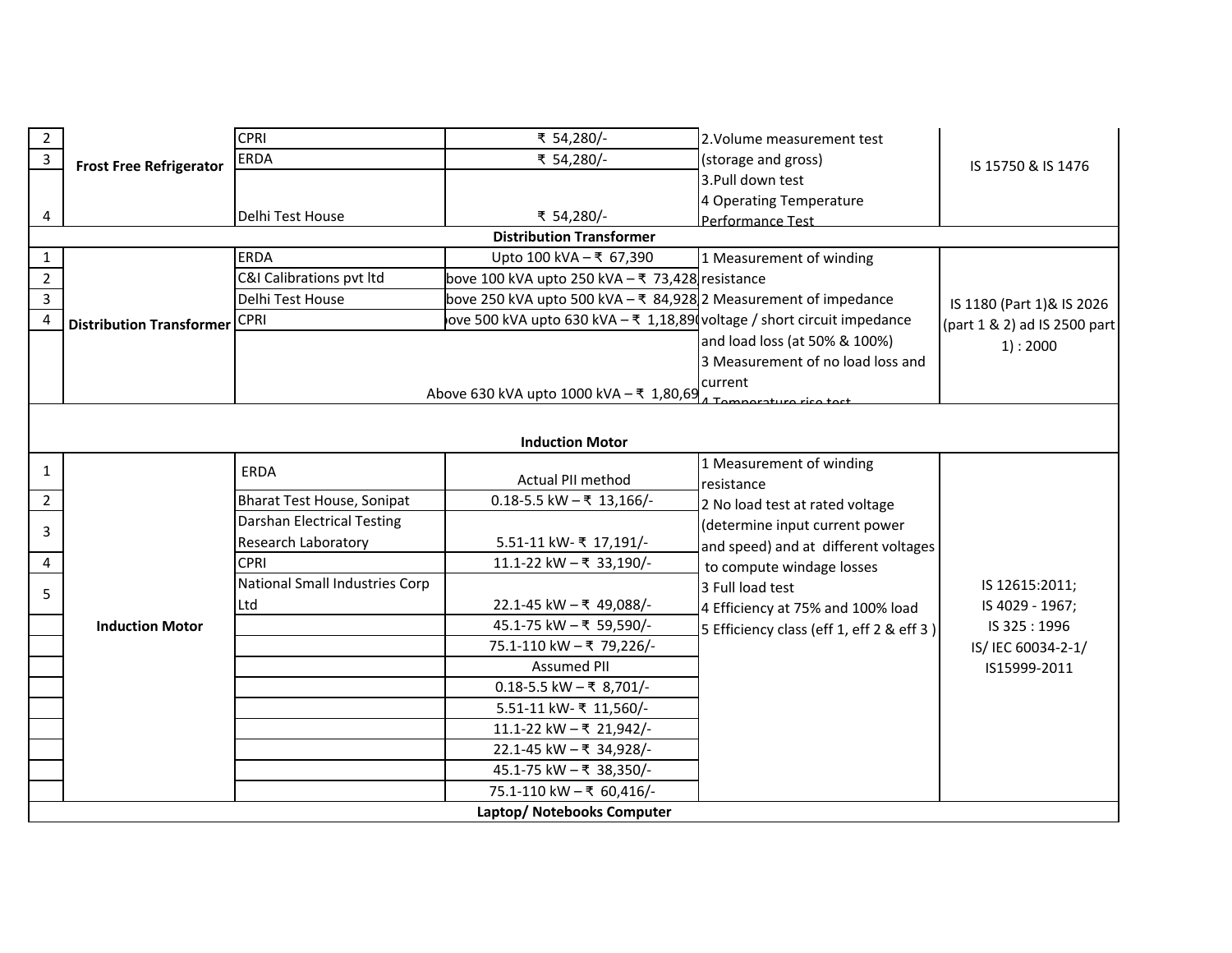| $\mathbf 1$             |                        | Delhi Test House Sonipat               | ₹ 5,900/-        | 1 Power consumption levels of       |                           |
|-------------------------|------------------------|----------------------------------------|------------------|-------------------------------------|---------------------------|
| $\overline{2}$          |                        | <b>Classic Instrumentation Pvt Ltd</b> | ₹ 5,900/-        | Laptop/ Notebook computers for      |                           |
| $\overline{\mathbf{3}}$ |                        | <b>EMC</b>                             | ₹ 5,900/-        | compliance with the Off, Sleep, and |                           |
| $\overline{4}$          |                        | Ab MSAI Research Labs Pvt Ltd          | ₹ 5,900/-        | Idle levels.                        |                           |
|                         |                        | Classic Testing & Research             |                  | 2 Typical Energy Consumption (TEC)  |                           |
| 5                       |                        | Centre                                 | ₹ 5,900/-        | as per the equation given in the    |                           |
| 6                       |                        | <b>Bharat Test House</b>               | ₹ 5,900/-        | schedule 14                         |                           |
| $\overline{7}$          |                        | URS Products & Testing Pvt Ltd         | ₹ 5,900/-        |                                     |                           |
|                         |                        |                                        |                  |                                     | <b>ENERGY STAR Test</b>   |
| 8                       | ptop/ Notebooks Comput | Conformity Testing Labs Pvt Ltd        | ₹ 5,900/-        |                                     | Procedure for Determining |
|                         |                        | <b>Classic Testing &amp; Research</b>  |                  |                                     | the Power Use of          |
| 9                       |                        | Centre                                 | ₹ 5,900/-        |                                     | Computers                 |
|                         |                        |                                        |                  |                                     |                           |
|                         |                        | Institute for Design of Electrical     |                  |                                     |                           |
| 10                      |                        | <b>Measuring Instruments</b>           | ₹ 5,900/-        |                                     |                           |
| 11                      |                        | Matrix Test Labs, Delhi                | ₹ 5,900/-        |                                     |                           |
|                         |                        | Nemko India (Test Lab) Pvt Ltd,        |                  |                                     |                           |
| 12                      |                        | Faridabad                              | ₹ 5,900/-        |                                     |                           |
|                         |                        | Nextron International Lab Pvt          |                  |                                     |                           |
| 13                      |                        | Ltd, Delhi                             | ₹ 5,900/-        |                                     |                           |
|                         |                        |                                        | <b>LED Lamps</b> |                                     |                           |
| $\mathbf{1}$            |                        | CEC, IIT Madras                        | ₹ 41,300/-       |                                     |                           |
| $\overline{2}$          |                        | Delhi Test House Sonipat               | ₹ 41,300/-       | 1 Power Consumption (Watts)         |                           |
| $\overline{3}$          |                        | <b>Bharat Test House Sonepat</b>       | ₹ 41,300/-       | 2 Initial Luminous flux (Lumens)    |                           |
| $\overline{4}$          |                        | <b>Classic Instrumentation Pvt Ltd</b> | ₹ 41,300/-       | 3 Luminous flux at 1000 hours       |                           |
|                         |                        |                                        |                  | 4 Luminous flux at 6000 hours       |                           |
| 5                       | <b>LED Lamps</b>       | Conformity Testing Labs Pvt Ltd        | ₹ 41,300/-       | 5 Life (hours)                      | IS 16102 (part 2)         |
| $\overline{6}$          |                        | <b>CPRI</b>                            | ₹ 41,300/-       | 6 Luminous Efficacy (Lumen/Watt)    |                           |
|                         |                        | Classic Testing & Research             |                  | 7 Power factor                      |                           |
| 7                       |                        | Centre                                 | ₹ 41,300/-       | 8 CRI                               |                           |
|                         |                        |                                        |                  | 9 Harmonics                         |                           |
|                         |                        | Institute for Design of Electrical     |                  |                                     |                           |
| 8                       |                        | <b>Measuring Instruments</b>           | ₹ 41,300/-       |                                     |                           |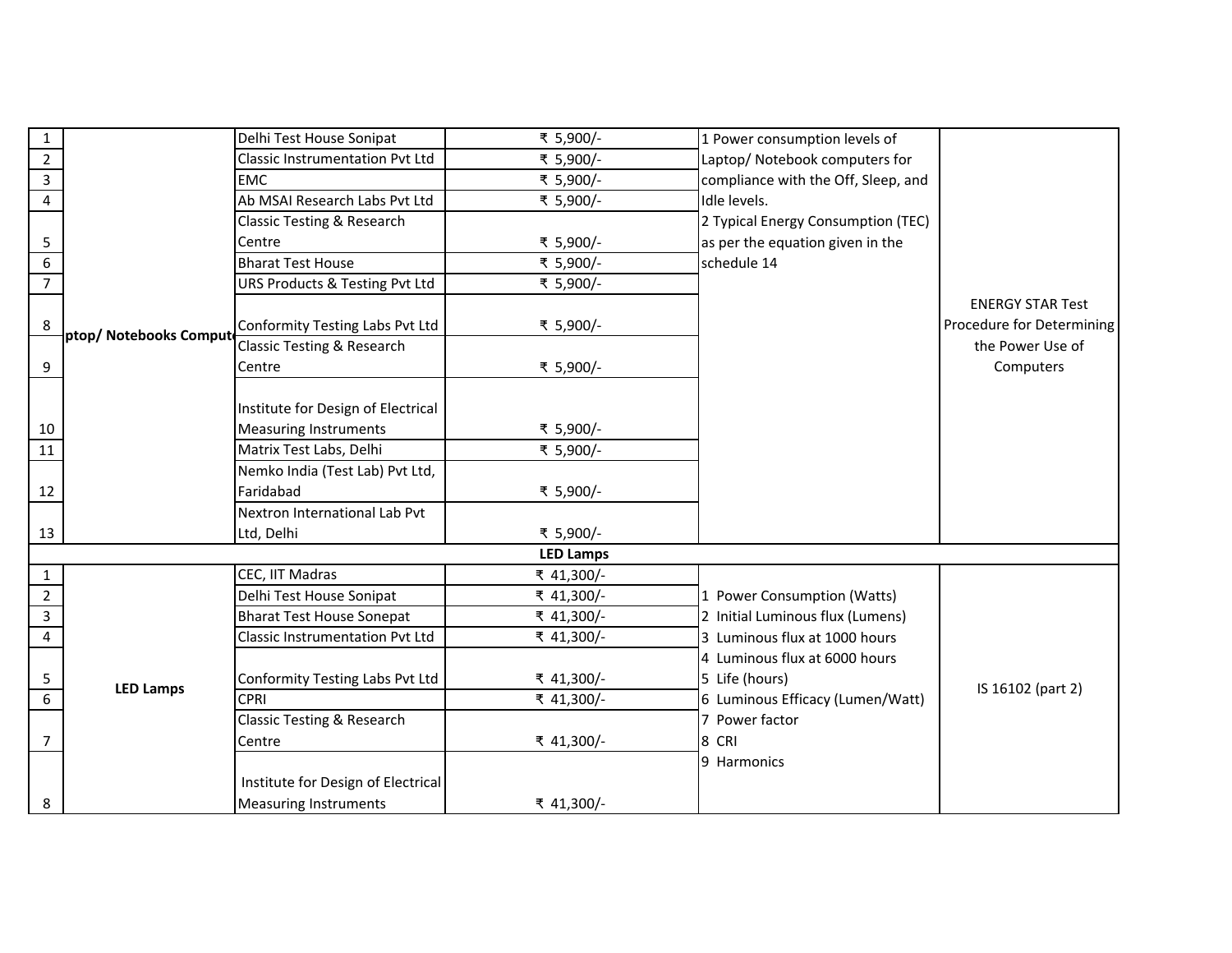|                | <b>Liquefied Petroleum Gas Stoves</b>              |                                                 |                                                       |                                                                         |                                          |  |
|----------------|----------------------------------------------------|-------------------------------------------------|-------------------------------------------------------|-------------------------------------------------------------------------|------------------------------------------|--|
| $\mathbf{1}$   |                                                    | Delhi Test House Delhi                          | ₹ 1,534/-                                             | 1 Thermal efficiency                                                    |                                          |  |
| $\overline{2}$ | Liquefied Petroleum Gas   Bharat Test House, Delhi |                                                 | ₹ 1,534/-                                             | 2 Total gas consumption                                                 | IS 4246: 2002                            |  |
|                | <b>Stoves</b>                                      | <b>MSME Testing Centre, New</b>                 |                                                       |                                                                         |                                          |  |
| 3              |                                                    | Delhi                                           | ₹ 1,534/-                                             |                                                                         |                                          |  |
|                |                                                    |                                                 | <b>Microwave Oven</b>                                 |                                                                         |                                          |  |
|                |                                                    | Classic Testing & Research                      |                                                       | 1 Energy consumption                                                    | IEC 60705                                |  |
| $\mathbf{1}$   | <b>Microwave Oven</b>                              | Centre                                          | ₹12,980/-                                             | 2 Standby Power                                                         | IEC 62301                                |  |
|                |                                                    |                                                 |                                                       | 3 Efficiency                                                            | IS 11676(IEC 60705)                      |  |
| 2              |                                                    | Conformity Testing Labs Pvt Ltd                 | ₹12,980/-                                             |                                                                         |                                          |  |
|                |                                                    |                                                 | <b>Office Equipment</b>                               |                                                                         |                                          |  |
| $\mathbf{1}$   |                                                    | <b>EMC Testing &amp; Compliance LLP</b>         | ₹ 11,800/- (L1)                                       | 1 Standby Mode Power                                                    |                                          |  |
| $\overline{2}$ |                                                    | <b>Classic Instrumentation Pvt Ltd</b>          | ₹ 11,800/- (L1)                                       | Consumption                                                             |                                          |  |
|                |                                                    | Classic Testing & Research                      |                                                       | (Lowest power among the Ready,                                          |                                          |  |
| 3              |                                                    | Centre                                          | ₹ 11,800/- (L1)                                       | Sleep, Auto-off, off mode ) for                                         |                                          |  |
| $\overline{4}$ |                                                    | Ab MSAI Research Labs Pvt Ltd                   | ₹ 11,800/- (L1)                                       | OM products                                                             |                                          |  |
|                |                                                    | Bharat test house pvt ltd,                      |                                                       | 2 Typical Energy Consumption for                                        |                                          |  |
| 5              |                                                    | sonipat                                         | ₹ 11,800/- (L1)                                       | <b>TEC products</b>                                                     |                                          |  |
|                |                                                    |                                                 |                                                       |                                                                         | <b>ENERGY STAR Program</b>               |  |
| 6              | <b>Office Equipment</b>                            | URS Prodcuts & Testing Pvt Ltd.                 | ₹ 11,800/- (L1)                                       |                                                                         | IEC 62301                                |  |
| 7              |                                                    | Conformity Testing Labs Pvt Ltd                 | ₹ 11,800/- (L1)                                       |                                                                         |                                          |  |
|                |                                                    | Classic Testing & Research                      |                                                       |                                                                         |                                          |  |
| 8              |                                                    | Centre                                          | ₹ 11,800/- (L1)                                       |                                                                         |                                          |  |
| $\overline{9}$ |                                                    | Delhi Test House, Sonipat                       | ₹ 11,800/- (L1)                                       |                                                                         |                                          |  |
| 10             |                                                    | <b>Matrix Test Labs</b>                         | ₹ 11,800/- (L1)                                       |                                                                         |                                          |  |
|                |                                                    | Nextron International Lab Pvt                   |                                                       |                                                                         |                                          |  |
| 11             |                                                    | Ltd, Delhi                                      | ₹ 11,800/- (L1)                                       |                                                                         |                                          |  |
|                |                                                    |                                                 | <b>Submersible Pump Sets</b>                          |                                                                         |                                          |  |
| $\mathbf{1}$   |                                                    | <b>ERDA</b><br><b>National Small Industries</b> | $0.37 - 7.5$ kW - ₹7,080/-<br>7.51 - 11 kW - ₹7,080/- | 1 Nominal Volume rate of flow<br>2 Nominal Head<br>3 Overall Efficiency | IS 14220:1994,                           |  |
| $\overline{2}$ | <b>Submerible Pump Set</b>                         | Corporation Ltd                                 | 11.1 - 20 kW - ₹7,080/-<br>20 1 - 45 kW - ₹ 7 080/-   | 4 Performance Curve                                                     | IS 8034: 2002,<br>$IS$ 9079 $\cdot$ 2002 |  |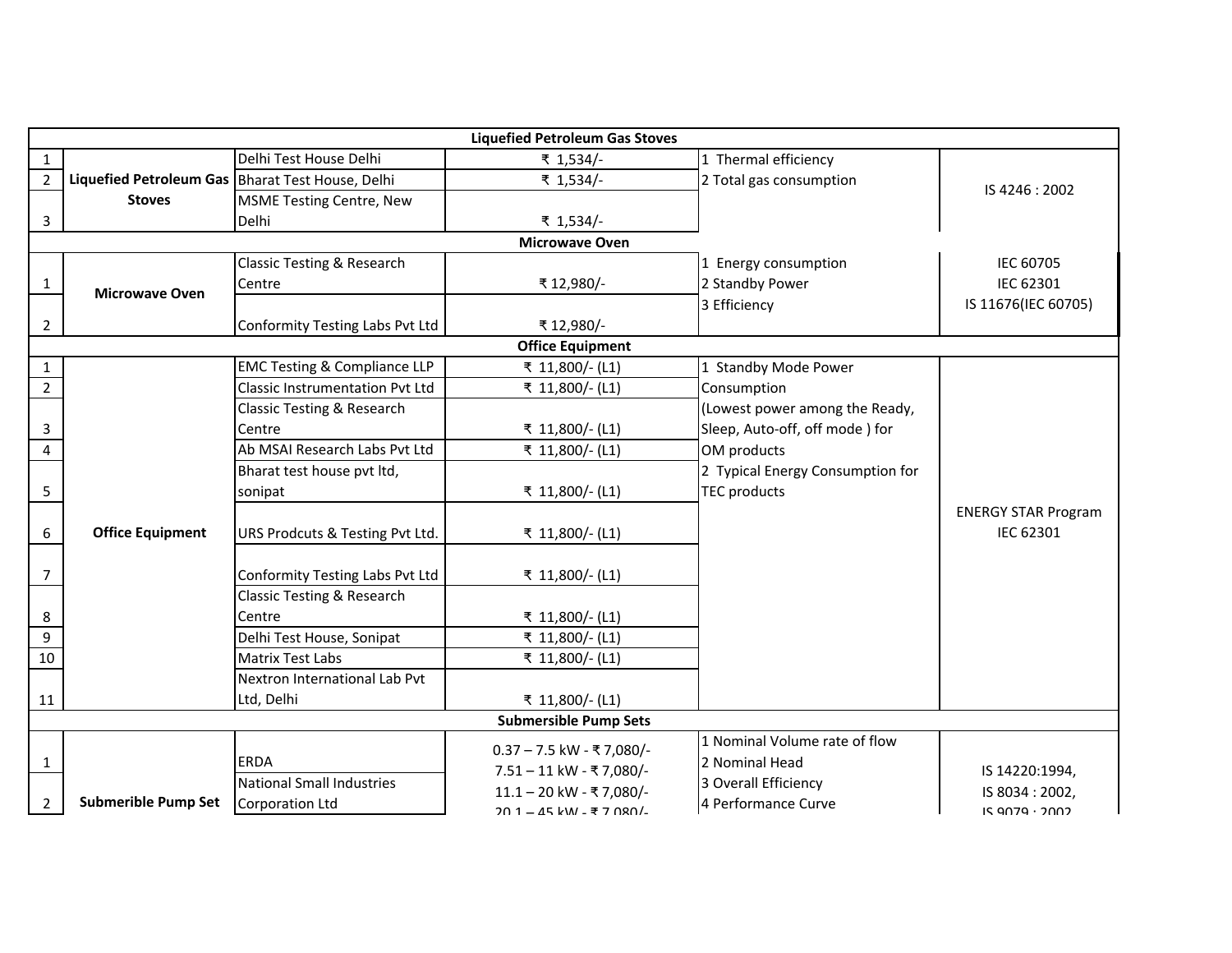|                         |                                     |                                  | $20.1 - 70$ NVV $\rightarrow$ 7,000/ |                                      |                             |  |  |
|-------------------------|-------------------------------------|----------------------------------|--------------------------------------|--------------------------------------|-----------------------------|--|--|
|                         |                                     | Bharat Test House, Sonepat       | 45.1 - 75 kW - ₹ 18,880/-            |                                      | IS 11346: 2004              |  |  |
|                         |                                     | Darshan Electrical Testing &     | 75 - 110 kW - ₹ 28,320/-             |                                      |                             |  |  |
| 3                       |                                     | <b>Research Laboratory</b>       |                                      |                                      |                             |  |  |
|                         |                                     |                                  | Open well Submersible Pump -Sets     |                                      |                             |  |  |
| 1                       |                                     |                                  | $0.37 - 5.5$ kW - ₹7,080/-           | 1 Nominal Volume rate of flow        |                             |  |  |
|                         |                                     | <b>ERDA</b>                      | 5.51 - 11 kW - ₹7,080/-              | 2 Nominal Head                       | IS 14220:1994,              |  |  |
|                         | Open well Submersible               | National Small Industries        | 11.1 - 22 kW - ₹7,080/-              | 3 Overall Efficiency                 | IS 8034: 2002,              |  |  |
| $\overline{2}$          | <b>Pump-Sets</b>                    | <b>Corporation Ltd</b>           | 22.1 - 45 kW - ₹7,080/-              | 4 Performance Curve                  | IS 9079: 2002,              |  |  |
| $\overline{\mathbf{3}}$ |                                     | Bharat Test House, Sonepat       | 45.1 - 75 kW - ₹ 18,880/-            |                                      | IS 11346: 2004              |  |  |
|                         |                                     | Darshan Electrical Testing &     | 75 - 110 kW - ₹ 28,320/-             |                                      |                             |  |  |
| 4                       |                                     | <b>Research Laboratory</b>       |                                      |                                      |                             |  |  |
|                         |                                     |                                  | Mono Set - Pump -Sets                |                                      |                             |  |  |
| $\mathbf{1}$            |                                     | <b>ERDA</b>                      | 0.37 - 5.5 kW - ₹7,080/-             | 1 Nominal Volume rate of flow        |                             |  |  |
|                         |                                     | <b>National Small Industries</b> | $5.51 - 11$ kW - ₹7,080/-            | 2 Nominal Head                       | IS 14220:1994,              |  |  |
| $\overline{\mathbf{c}}$ | Mono Set - Pump -Sets               | <b>Corporation Ltd</b>           | 11.1 - 22 kW - ₹7,080/-              | 3 Overall Efficiency                 | IS 8034: 2002,              |  |  |
| $\overline{3}$          |                                     | Bharat Test House, Sonepat       | 22.1 - 45 kW - ₹ 13,570/-            | 4 Performance Curve                  | IS 9079: 2002,              |  |  |
|                         |                                     | Darshan Electrical Testing &     | 45.1 - 75 kW - ₹ 16,284/-            |                                      | IS 11346: 2004              |  |  |
| 4                       |                                     | <b>Research Laboratory</b>       | 75 - 110 kW - ₹ 20,355/-             |                                      |                             |  |  |
|                         | Room Air Conditioner Fixed Speed    |                                  |                                      |                                      |                             |  |  |
|                         |                                     |                                  |                                      | 1 Cooling capacity                   |                             |  |  |
| 1                       |                                     | Bharat Test House, Sonipat       | ₹ 1,22,720/-                         | 2 Power consumption                  |                             |  |  |
|                         |                                     |                                  |                                      | 3 Max operating condition test       |                             |  |  |
| $\overline{2}$          | <b>Room Air Conditioner</b>         | <b>CPRI</b>                      | ₹ 1,22,720/-                         |                                      | IS 1391 (Part 1 & Part 2)   |  |  |
|                         | <b>Fixed Speed</b>                  |                                  |                                      |                                      |                             |  |  |
| 3                       |                                     | Intertek                         | ₹ 1,22,720/-                         |                                      |                             |  |  |
|                         |                                     |                                  |                                      |                                      |                             |  |  |
| 4                       |                                     | Sierra Aircon Pvt Ltd, Gurugram  | ₹ 1,22,720/-                         |                                      |                             |  |  |
|                         | Room Air Conditioner Variable Speed |                                  |                                      |                                      |                             |  |  |
|                         |                                     |                                  |                                      | 1 Cooling capacity (50 & 100 % load) |                             |  |  |
| 1                       |                                     | Bharat Test House, Sonipat       | ₹ 2,00,600/-                         | 2 Power consumption (50 & 100 %      |                             |  |  |
|                         |                                     |                                  |                                      | load)                                |                             |  |  |
| $\overline{2}$          | <b>Room Air Conditioner</b>         | Intertek                         | ₹ 2,00,600/-                         | Rated Frequency (50 & 100% load)     | IS 1391 (Part 1 & Part 2) & |  |  |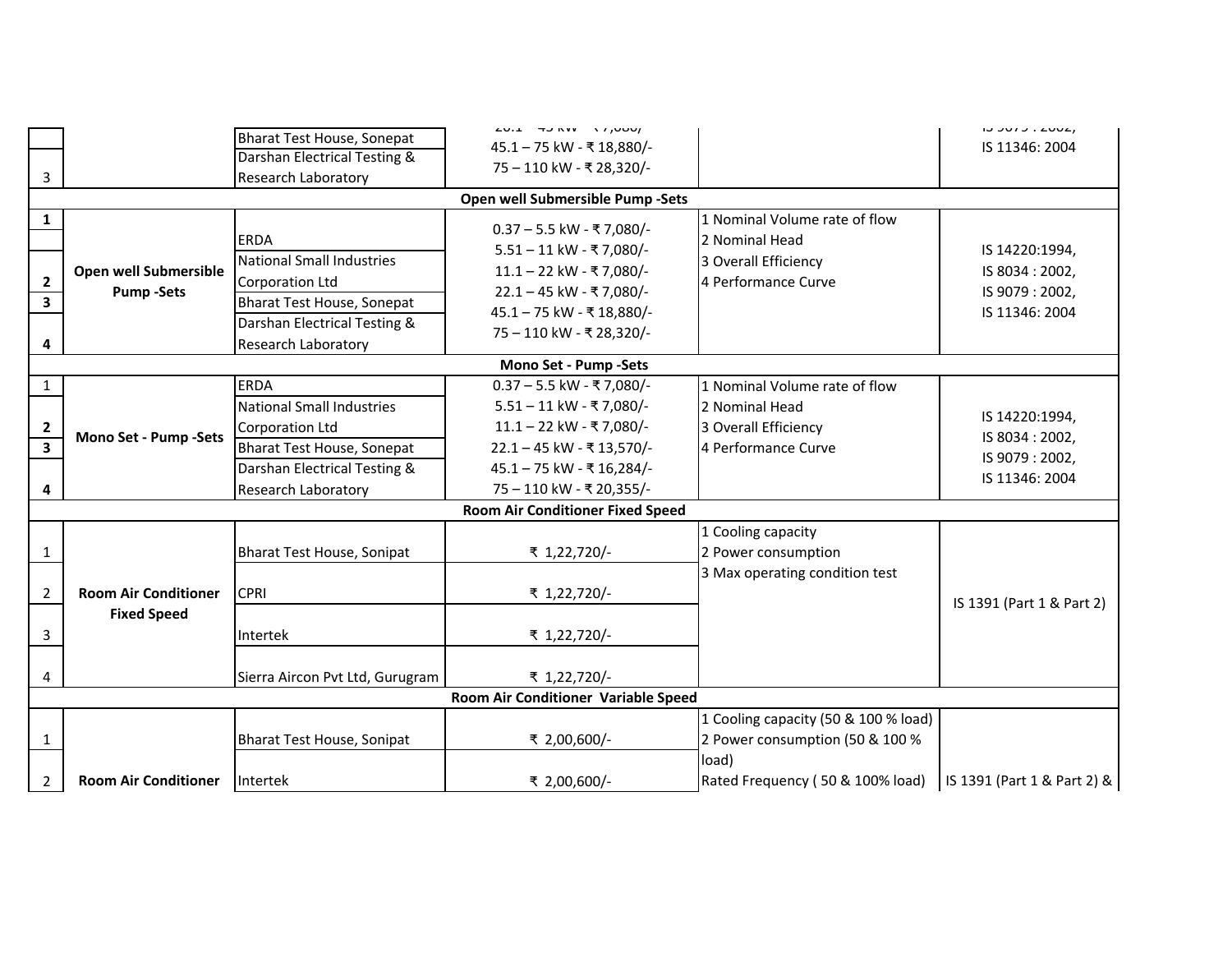|                | <b>Variable Speed</b>           |                                  |                                 | 3 Max operating condition test      | ISO 16358                    |  |
|----------------|---------------------------------|----------------------------------|---------------------------------|-------------------------------------|------------------------------|--|
| 3              |                                 | <b>CPRI</b>                      | ₹ 2,00,600/-                    |                                     |                              |  |
|                |                                 |                                  |                                 |                                     |                              |  |
| 4              |                                 | Sierra Aircon Pvt Ltd, Gurugram  | ₹ 2,00,600/-                    |                                     |                              |  |
|                |                                 |                                  | <b>Solid State Inverter</b>     |                                     |                              |  |
| $\mathbf{1}$   |                                 | Delhi Test House, Sonipat        | ₹ 9,440/-                       | 1 No-Load Test                      |                              |  |
| $\overline{2}$ |                                 | Delhi Test House Delhi           | ₹ 9,440/-                       | 2 Output Power Factor               |                              |  |
| $\overline{3}$ |                                 | CEC, IIT Madras                  | ₹ 9,440/-                       | 3. Total Harmonic Distortion        |                              |  |
|                | <b>Solid State Inverter</b>     | Bharat Test House Pvt Ltd -      |                                 | 4 Capacity Test                     | IS 13314:1992                |  |
| 4              |                                 | Sonepat                          | ₹ 9,440/-                       | 5 Efficiency Range (DC to AC)       |                              |  |
|                |                                 |                                  |                                 |                                     |                              |  |
| 5              |                                 | Conformity Testing Labs Pvt Ltd  | ₹ 9,440/-                       |                                     |                              |  |
|                |                                 |                                  | <b>Tubular Fluorescent Lamp</b> |                                     |                              |  |
|                |                                 |                                  |                                 | 1 Visual examination and marking    |                              |  |
| 1              |                                 | Bharat Test House, Sonipat       | ₹ 32,450/-                      | 2 Lamp & Cap dimension              |                              |  |
|                |                                 |                                  |                                 | 3 Torsion test                      |                              |  |
|                |                                 |                                  |                                 | 4 IR measurement test               |                              |  |
| 2              |                                 | Delhi Test House, Sonipat        | ₹ 32,450/-                      | 5 Burning test                      | IS 2418 (Part I), (Part II), |  |
|                | <b>Tubular Fluorescent Lamp</b> |                                  |                                 | 6 Starting test                     | (Part III) and Part(IV) -    |  |
|                |                                 |                                  |                                 | 7 Lamp elect                        | 1977                         |  |
| 3              |                                 | <b>ERDA</b>                      | ₹ 32,450/-                      | 8 Lumen characteristics             |                              |  |
|                |                                 |                                  |                                 | 9 Colour characteristics            |                              |  |
|                |                                 |                                  |                                 | 10 Lumen maintenance & life test    |                              |  |
| 4              |                                 | Conformity Testing Labs Pvt Ltd  |                                 | (at100, 2000 hrs)                   |                              |  |
|                |                                 |                                  | ₹ 32,450/-                      | 11 Lumen maintenance& life test (at |                              |  |
|                |                                 |                                  | <b>Washing Machine</b>          |                                     |                              |  |
|                |                                 |                                  |                                 | 1 Energy and Water consumption      |                              |  |
|                |                                 |                                  |                                 | 2 Determination of Wash             |                              |  |
| $\mathbf{1}$   | <b>Washing Machine</b>          | <b>Bharat Test House Sonipat</b> | ₹ 96,760/-                      | Performance                         |                              |  |
|                |                                 |                                  |                                 | 3 Water Extraction Efficiency       | IS 14155 & IEC 60456,        |  |
|                |                                 |                                  |                                 | 4 Rinsing efficiency                | IS 302:2:7                   |  |
| 2              |                                 | Delhi Test House, Sonipat        | ₹ 96,760/-                      | 5 Water extraction performance      |                              |  |
|                | Water Heater / Electric Geyser  |                                  |                                 |                                     |                              |  |